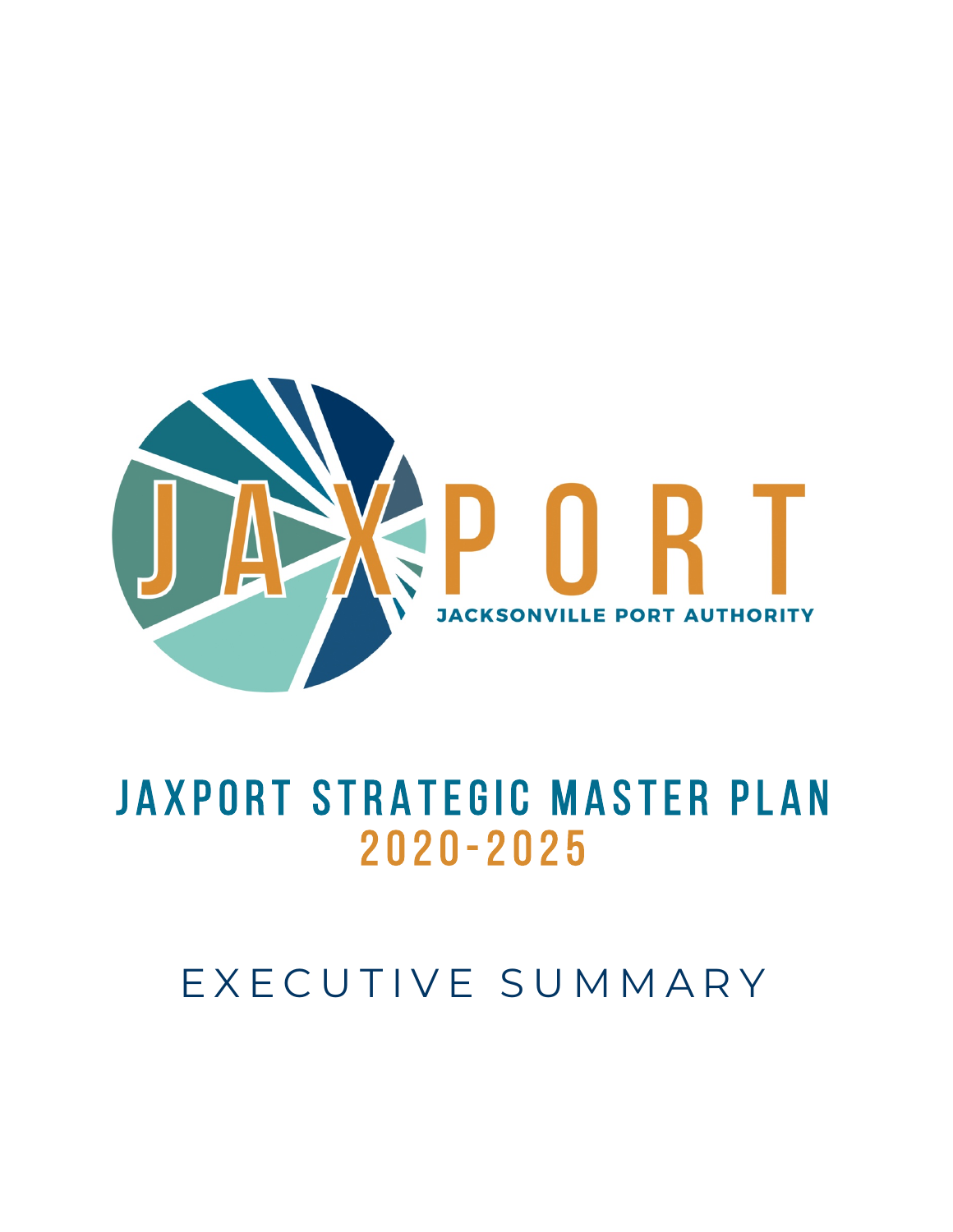## JAXPORT STRATEGIC MASTER PLAN 2020-2025

### EXECUTIVE SUMMARY

JAXPORT's 2020- 2025 Strategic Master Plan was developed by JAXPORT's senior leadership team with support from international maritime consultant Martin Associates. The plan will serve as JAXPORT's roadmap to success over the next five years.

Based on detailed market, facilities, financial and economic analyses of JAXPORT's operations, the plan is designed to be a living document that is reviewed on a regular basis, incorporating new information and developments, and refining market projections and opportunities.

JAXPORT's previous Strategic Master Plan was completed in 2014 and focused on infrastructure. This new plan is designed with the success of our customers in mind. It also builds on the opportunities created by the completion of the projects outlined in the previous plan—including deepening Jacksonville's harbor to 47 feet and improving our facilities to accommodate the world's largest ships—and focuses on growing JAXPORT's revenue and volumes.

The 2020-2025 plan includes 10 goals, including four key initiatives, as well as five aspirations that together will lead JAXPORT and Northeast Florida into the future.

#### **JAXPORT'S ASPIRATIONS**

- Strategically grow annual throughput, revenue and private-sector jobs
- Incorporate eco-friendly and "green" elements in infrastructure, equipment and facilities
- Deploy technology to bring more efficiency to port operations
- Operate with reliable, well understood landlord practices
- Further develop our team's capabilities

JAXPORT's strategic plan includes 10 goals, anchored by four key strategies:

#### **KEY STRATEGY 1: EXPAND CONTAINER BUSINESS**

JAXPORT has enjoyed significant growth in cargo volume and trade lanes over the past 20 years. Since 2013, containerized cargo at JAXPORT has increased by more than one million tons annually.

Continuing to grow JAXPORT's container volumes and vessel service is a high priority.

Containerized cargo represents 50% of JAXPORT's total gross revenue annually, and it creates the most jobs relative to any other cargo types, with 0.85 jobs created per

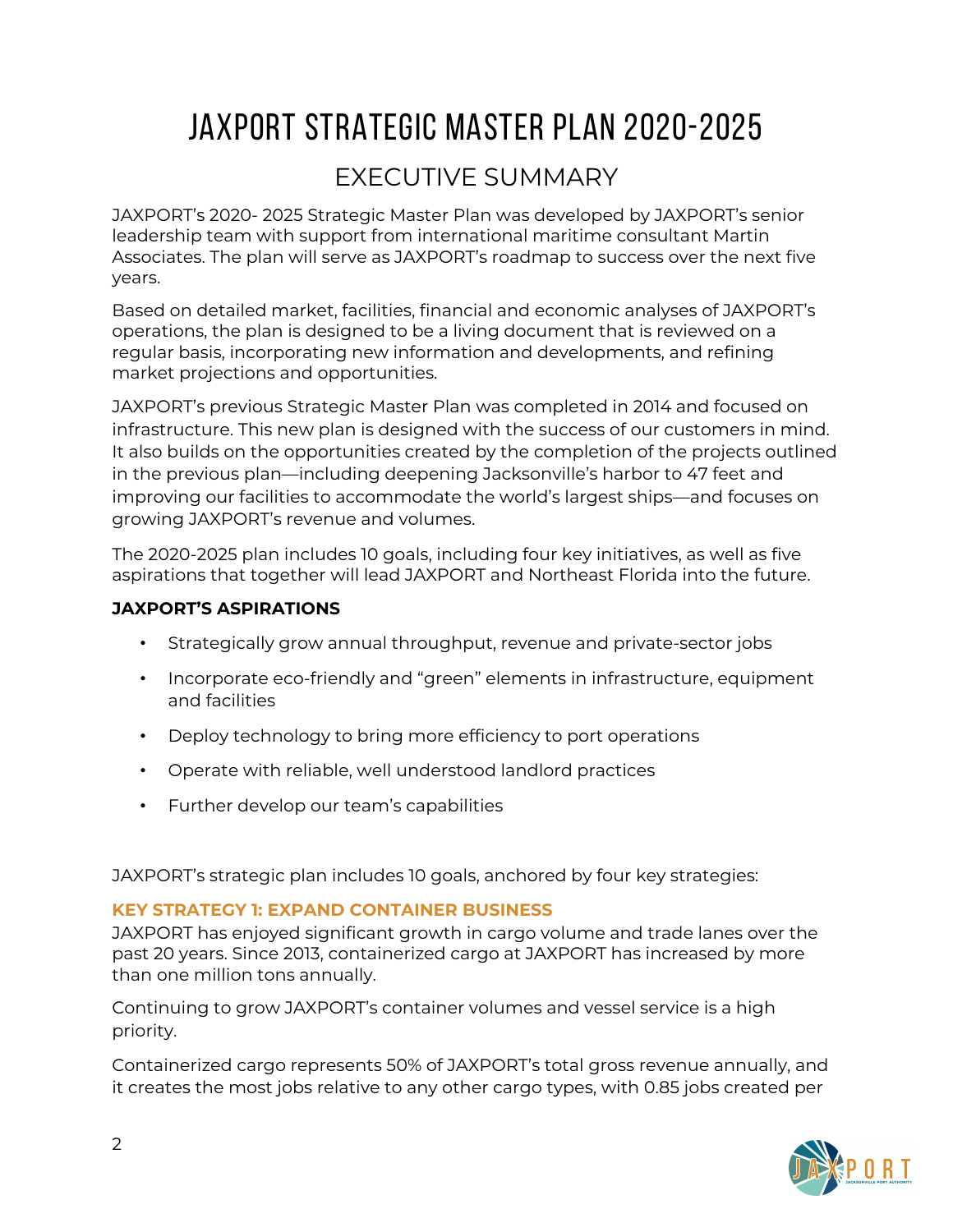1,000 tons of containers handled. JAXPORT is now the busiest container port in Florida and the tenth busiest in the United States measured by number of annual TEUs.

By year end 2022, Jacksonville's harbor will be deepened to 47 feet and our SSA Jacksonville Container Terminal at Blount Island will be ready to accommodate increasingly larger container vessels calling the U.S. East Coast, with related crane and berth infrastructure in place. Gaining new business in the container segment rationalizes these significant investments made by both public and private partners.

This capability is supported by many other strengths at JAXPORT, including congestion-free terminals, customer-friendly operations and an industry-recognized ease of doing business.

JAXPORT's plan calls for focus on attracting new ocean carrier calls. In 2019, a total of 32% of container tonnage handled by JAXPORT originated in Asia. Asian trade has grown consistently since 2009 when the TraPac international terminal opened on Dames Point. Key to this effort will be attracting carriers from trade lanes transporting cargo through both the Panama and Suez canals.

JAXPORT will also build on its leadership role in the Puerto Rican trade, and is poised to attract more ship calls in the North-South trades while growing offerings in Trans-Pacific and Trans-Atlantic service.

Historically, JAXPORT's most significant trading partner is Puerto Rico. JAXPORT's market position with this partner remains dominant with over 85% of all containerized exports and imports moving between the U.S. mainland and Puerto Rico handled at JAXPORT. The three large Jones Act carriers handling this cargo (Crowley Maritime, TOTE Maritime and Trailer Bridge) are headquartered in Jacksonville. Each of these domestic carriers has diversified their business beyond Puerto Rico, into the Caribbean and the Americas, creating new business opportunities for JAXPORT and our customers. JAXPORT will continue to partner with these carriers, as well as global carriers and service providers, to identify and secure new container business for Northeast Florida.

Key initiatives to grow our container business include growing vessel service across multiple trade lanes; capturing Florida-bound cargoes entering the state through non-Florida ports; and growing the number of import distribution centers located in Northeast Florida which can be serviced by JAXPORT.

#### **KEY STRATEGY 2: EXPAND VEHICLE CAPACITY AND VOLUME**

JAXPORT's Strategic Plan calls for strengthening market position in vehicles and other rolling cargoes, leaning into JAXPORT's long-established role as one of the nation's largest vehicle handling ports measured by number of units handled.

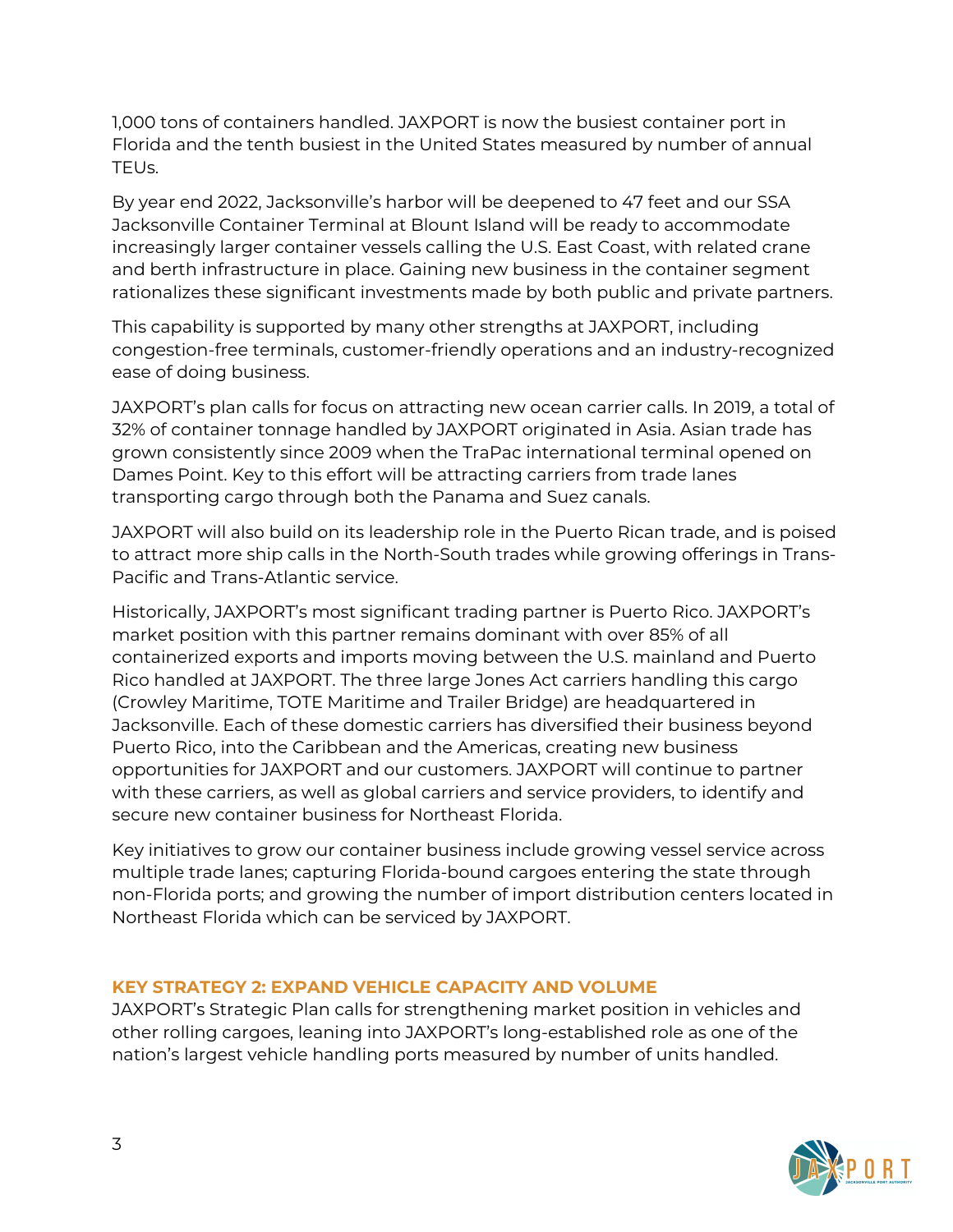To grow vehicle volumes, JAXPORT recognizes that space to accommodate auto processing is in high demand. In order to maintain our market position, we must support our customers' needs by providing more acreage and keeping congestionfree berths available for ship calls. One of JAXPORT's strategies within its plan is to acquire additional land to accommodate this and other port-related growth.

Today, auto processing tenants occupy more than 313 acres of auto storage at JAXPORT, with the majority of vehicle imports originating in Japan, Mexico and Germany. JAXPORT's strongest export trade vehicle lanes are the Caribbean, Africa, and the Middle East.

To build on our strength of diversification within the Ro/Ro sector, we will also work to continue to grow the project cargo segment, building on the advantages created by our skilled labor force and outstanding reputation in this line of business.

#### **KEY STRATEGY 3: EXPAND BREAKBULK BUSINESS LINE**

JAXPORT aims to provide additional facilities to meet customer demand for growth in breakbulk cargoes.

JAXPORT is experiencing increasing demand from the market for additional warehouse space for breakbulk products. Already an important line of business for us, creating additional accommodations for these products will help maintain our diversified revenue stream.

This includes new space to accommodate forest products, JAXPORT's largest breakbulk cargo commodity.

As a landlord port, JAXPORT will continue to refresh its current facilities, operate with clear and consistent practices, and maintain our facilities in order to provide a safe environment for tenants.

#### **KEY STRATEGY 4: ACQUIRE ADDITIONAL LAND IN PROXIMITY TO THE PORT**

With nearly 100% of JAXPORT's current property under long-term lease agreements, it is imperative that JAXPORT acquire additional property to accommodate customer needs and reach JAXPORT's potential.

Waterfront and/or near waterfront property will be acquired to accommodate this demand. JAXPORT is working to identify land near our terminals that will provide room for growth over the next two decades and beyond.

#### **Strategy 5: Complete Harbor Deepening**

Critical to attracting new container carrier calls is the completion of the deepening of the Jacksonville harbor to 47 feet from its current 40-foot depth.

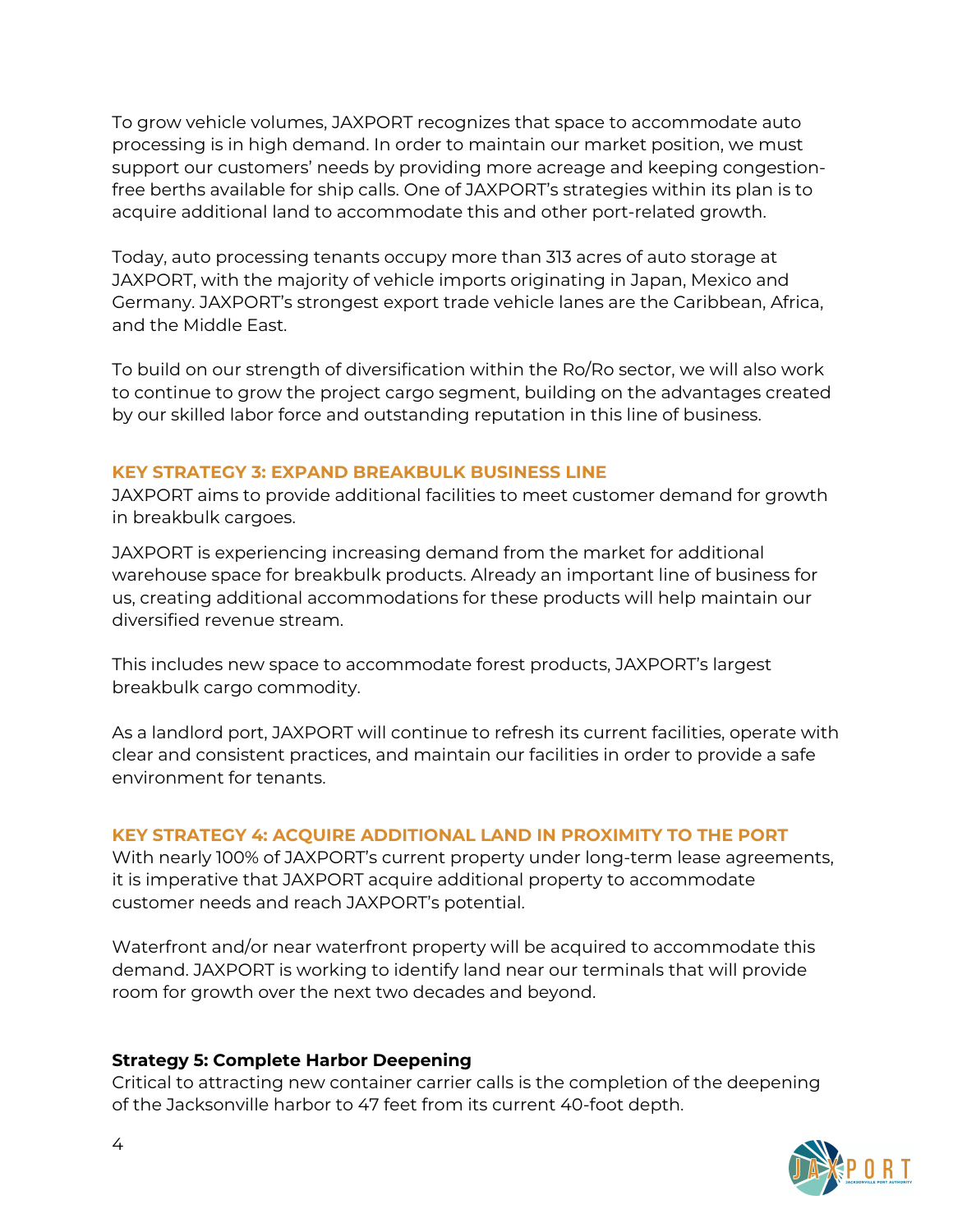This crucial effort will propel JAXPORT to be able to handle cargo transported by the world's largest vessels.

Construction on the 11-mile portion of the project commenced in 2018, and contracts were issued in three separate awards. The project was successfully funded using federal, state, and local funds, as well as bond proceeds and tenant contribution. This project is expected to be completed in 2022, three years ahead of schedule, and \$70 million under budget.

In conjunction with the deepening, by 2022 we will have completed the rehabilitation of berths 33, 34 and 35 to provide 2,700 feet of deep-water berths, enabling Blount Island to simultaneously accommodate two post-Panamax vessels.

Following completion of the project, we will maintain post-construction environmental testing to ensure the continued health of the river.

A deeper harbor maintains our competitiveness, strengthening our growth in the international trade lanes and growing well-paying jobs in our community for generations to come.

#### **Strategy 6: Create Revenue from All Property Owned**

Of the 1,512 acres owned by JAXPORT, few parcels are undeveloped. Building out these areas, will make full use of our land resources and provide tenants the opportunity to expand their businesses.

#### **Strategy 7: Rebuild Cruise Business Line**

JAXPORT has long enjoyed an excellent relationship with the cruise industry. We continue to prepare for the return of our homeported ship, Carnival Ecstasy, postpandemic.

In addition, we will seek to attract another cruise call to bring more tourists to our region.

#### **Strategy 8: Invest in Technology Solutions that Improve Efficiency of Port Operations**

In addition to our focus on increasing business in all cargo types, our plan is forwardlooking, calling for investments in technologies that will improve our operations while responding to customer desires to have visibility into their cargo moving through our port.

Improving our use of existing technology and introducing new technologies to improve operational efficiency and cargo visibility will be a high priority for us as we

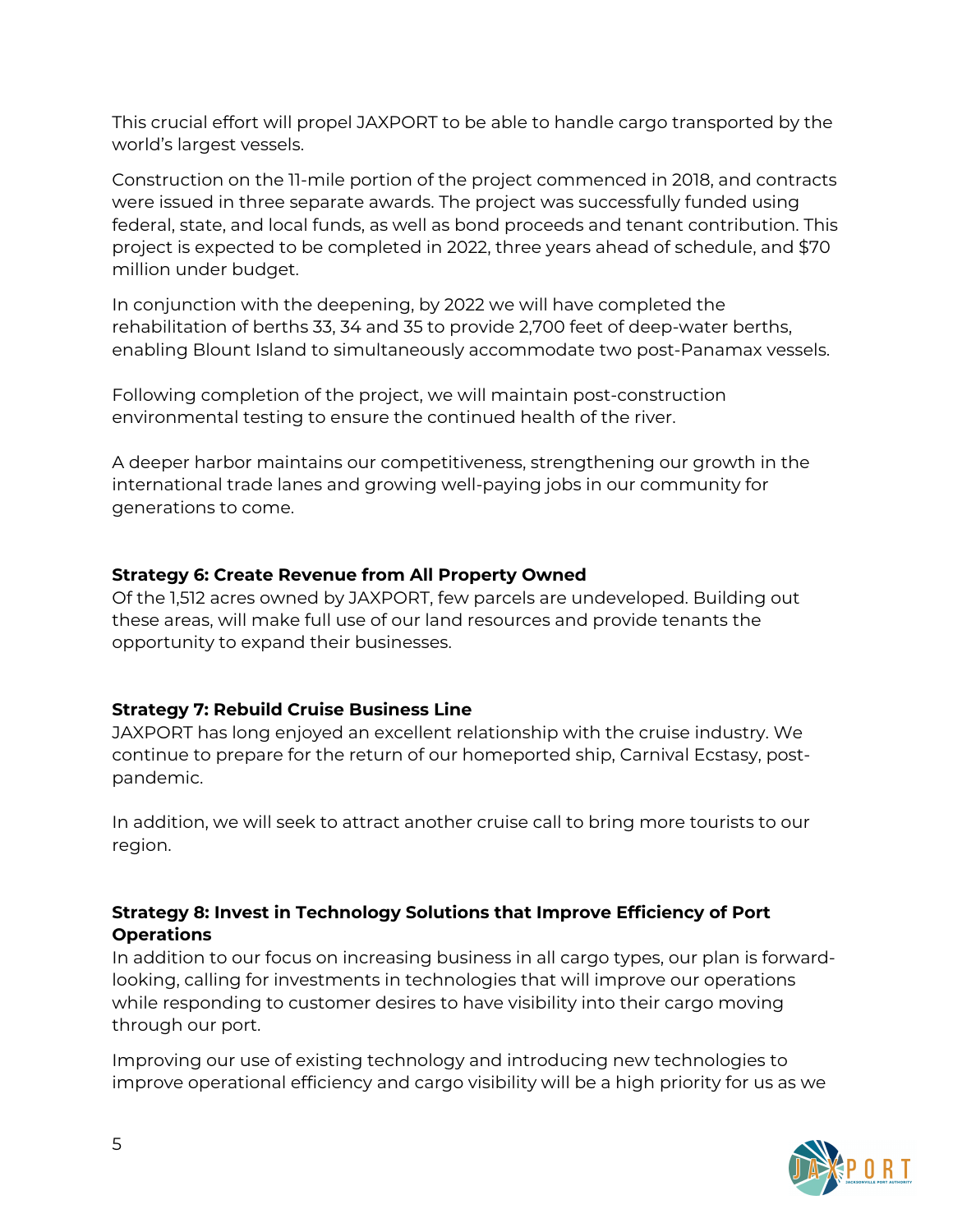modernize processes. We will also work to optimize applications that are already in use to improve operational efficiency.

The market is demanding that we provide access to information about their cargo as it moves through the port. Investing wisely in technology solutions will allow us to meet the demands of today's cargo owners.

#### **Strategy 9**: **Prioritize Investment in Infrastructure, Equipment and Facilities**

JAXPORT has a history of successfully completing significant capital projects. We will continue to upgrade facilities to keep pace with market needs.

Modernization of the International SSA Atlantic Container Terminal on Blount Island is underway with deepwater berths on track to be completed by spring 2022. Terminal improvements by SSA, to begin in the summer of 2021, will be completed by 2024. Improvements detailed in the plan include the upgrading of up to 120 acres of pavement, lighting, gates and three additional post-Panamax cranes.

These significant improvements are designed to keep JAXPORT competitive and attractive to ocean carriers as vessel orders show a continued increase in vessel sizes.

We will also expand capacity of our dredge material management area (DMMA) sites to accommodate our growth.

JAXPORT will also maintain facilities at all of its cargo, cruise and rail operations to meet customer demand.

#### **Strategy 10: Build on our Core Competencies**

Through the years, JAXPORT has developed core competencies in areas of brand management, employee development, financial reporting, and safety.

Our plan builds on these competencies and focuses efforts on several key areas:

- **Brand**: We have established the JAXPORT brand as one with a reputation of excellent customer service and ease of operations on our terminals. We will continue to build on this reputation, broadening our reach to the international marketplace.
- **Reputation**: We have excellent relationships with key financial constituents our bankers, investors, and rating agencies. We will maintain our reputation through financial integrity and transparency in all of our financial communications.